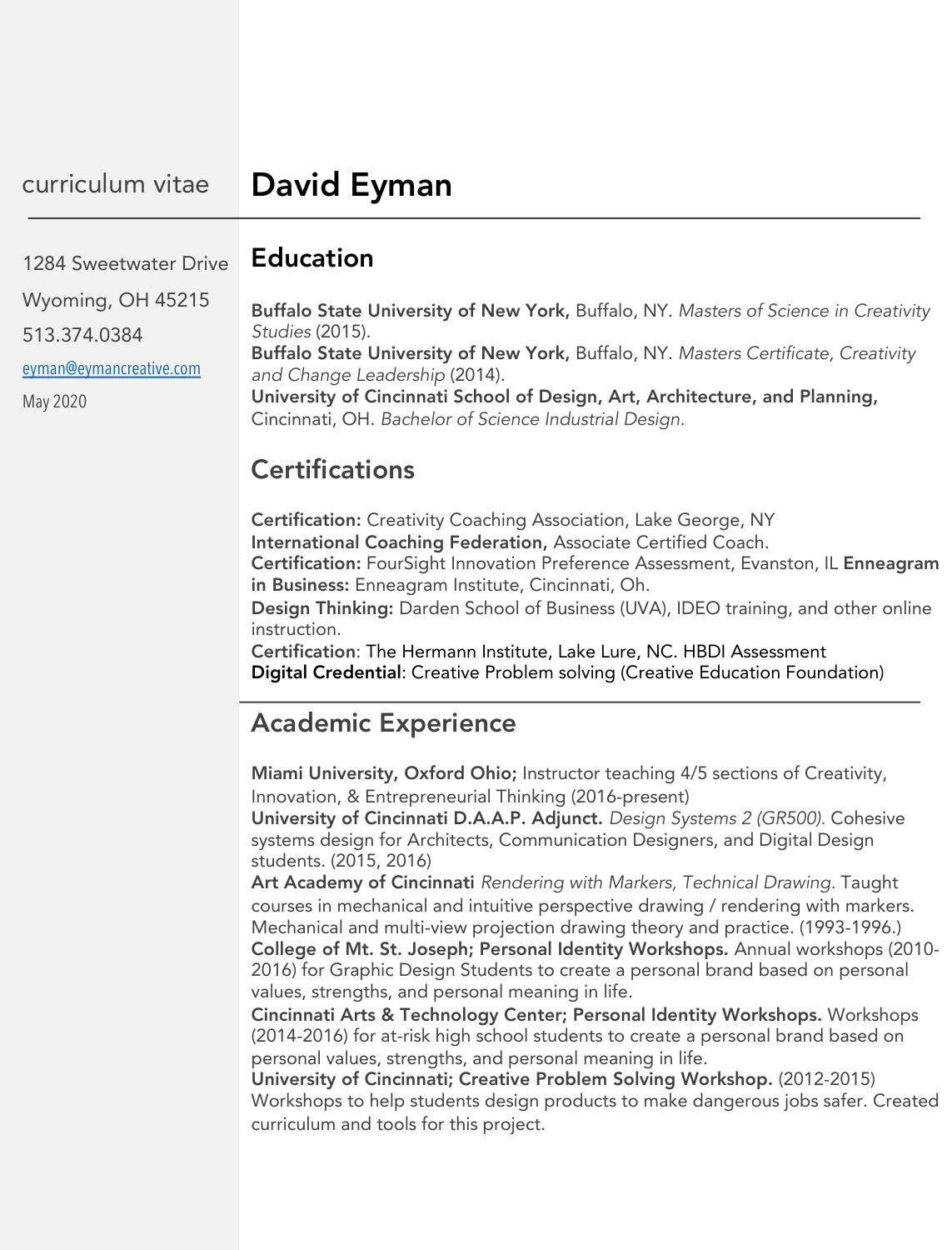#### Academic Experience (continued)

Miami University; Creative Problem Solving (Clarify Stage) Workshop.

Experiential workshop to enrich the knowledge of an often overlooked part of the creative process.

Miami University; FourSight for Business and Entrepreneurship Students. Workshop to discover their creative process and learn about the FourSight Preference survey.

Miami University, Leadership Cincinnati, & Young Emerging Leaders (Cincinnati Chamber of Commerce) Creative Leadership. An experiential workshop to teach essential creative leadership skills and guide students to discover those skills within themselves.

University of Cincinnati Annual FourSight lecture and workshop (2015- 2018) for DAAP students in Environmental Design course.

Miami University High School Summer Scholars Program. Teaching July session (2017-2018).

# Professional Experience

Miami University, Oxford, OH [2016-present] Instructor of Creativity, Innovation, and Entrepreneurial Thinking

eymancreative, Cincinnati, OH [2010-2014] *Creativity Consultant and Executive Coach for creative leaders.*

SP5 Product Innovation, Cincinnati, OH [2001-2010] *Owner. Product Concepts and licensing of design / invention.*

Kolar Design, Inc. Cincinnati, OH [part time as required 2000-present] *Innovation Facilitator, Creative resource, and Strategist.*

Firehouse Design Team, Cincinnati, OH [1990-2000] *Partner. Industrial Designer, Studio Manager.*

Hometeam Pets Inc. Cincinnati, OH [2008-2010] *Partner.* Designed, manufactured, and distributed a line of pet products.

Huffy Bicycles, Inc. Miamisburg, OH [1989-1991] *Industrial Designer.*

# Corporate Training and Facilitation

Strategic Creative Visioning. Design and facilitate visioning workshop processes for organizations including More-than-medicine collaborative, Wyoming School Foundation, Wyoming Business Association, and The Ronald McDonald House Charities, Seniors Staying Put, The City of Wyoming, Downtown Cincinnati Inc., City of Middletown, and Springfield Township Arts Council.

Culture-of-Innovation workshop and accountability program. Design and facilitate culture and climate workshops for Architecture and Design firms. Design Thinking workshops. Design and facilitate problem solving workshops for the Contemporary Arts Center of Cincinnati, University of Cincinnati School of Design, Art, Architecture, and Planning, and architecture / design firms.

Archi-storm. An empathy mapping process, and facilitated work-session for architects and designers to envision unbuilt environments.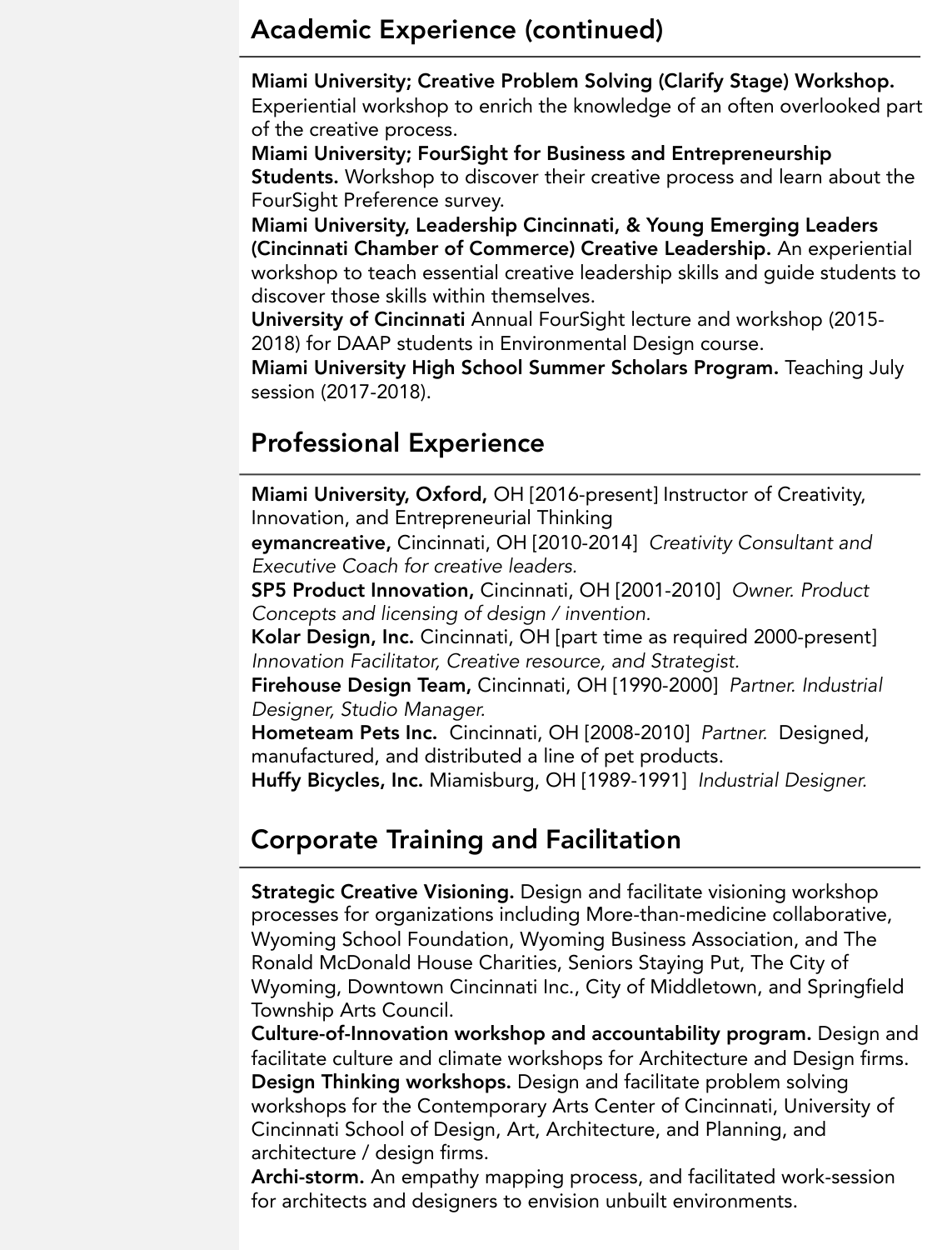#### Corporate Training and Facilitation (continued)

Archi-storm. An empathy mapping process, and facilitated work-session for architects and designers to envision unbuilt environments. Creative Problem Solving Workshops. Design and facilitate Creative Problem Solving programs for non-profit, civic, and City clients. Inventors Workshop. Creativity programming and workshop for students to explore their own creativity and develop a sense of pride from selfawareness.

Creative Geometry Workshop. One-day program for professional creatives to be inspired by contrasting finite mathematics with the infinite possibility of innovation.

Creative Habit / Serendipity. Creativity programming and workshop for students and professionals to build habits of divergent thinking.

### Training Programs

Leadership Series. (Formica Corporation Leadership Team 2011-2014) Experiential training series including Performance Management, Performance Reviews, Corrective Actions, Employee coaching, and Goal Setting.

Civic Visioning Program. (Wyoming Ohio, Middletown Ohio, 2012-2014) Experiential program for city employees to mutually envision an extraordinary future for themselves, their team, and the residents they serve. In addition to visioning and team-building, training is facilitated for managing complaints, developing personal life missions, and goal-setting. OK, So I'm Creative, Now What Do I Do With My Life? (West Chester,

Ohio 2009) Program for teens to support choosing careers based on personal values, life missions, and meaningful directions.

Managing Creative Criticism. (Mason Ohio 2011) Program for aspiring and productive creative professionals to support prolific creating despite criticism.

Junk Jam. (2008) Program for children 7-12 inventing, building, and recording with instruments created from household junk.

Life's Calling. (2009) Program for teens to explore career options based on personal values, life missions, and personal meaning. Week-long or oneday curriculums as needed.

Creative Mind's Camp. (Mason Deerfield Arts Alliance 2010) One-week program for youth age 7-12 using professional creative process tools to explore the joy of creativity.

Creative Juice Series. (Wyoming Fine Arts Center) Co-authored a program for professional creatives such as artists and writers to inspire, enrich, and support creativity in the arts.

Inspiring Creativity. Co-authored a program for professional artists and writers to avoid potential creativity blockers and inspire prolific creativity. WOMXN Women's creativity event at the Contemporary Arts Center of Cincinnati.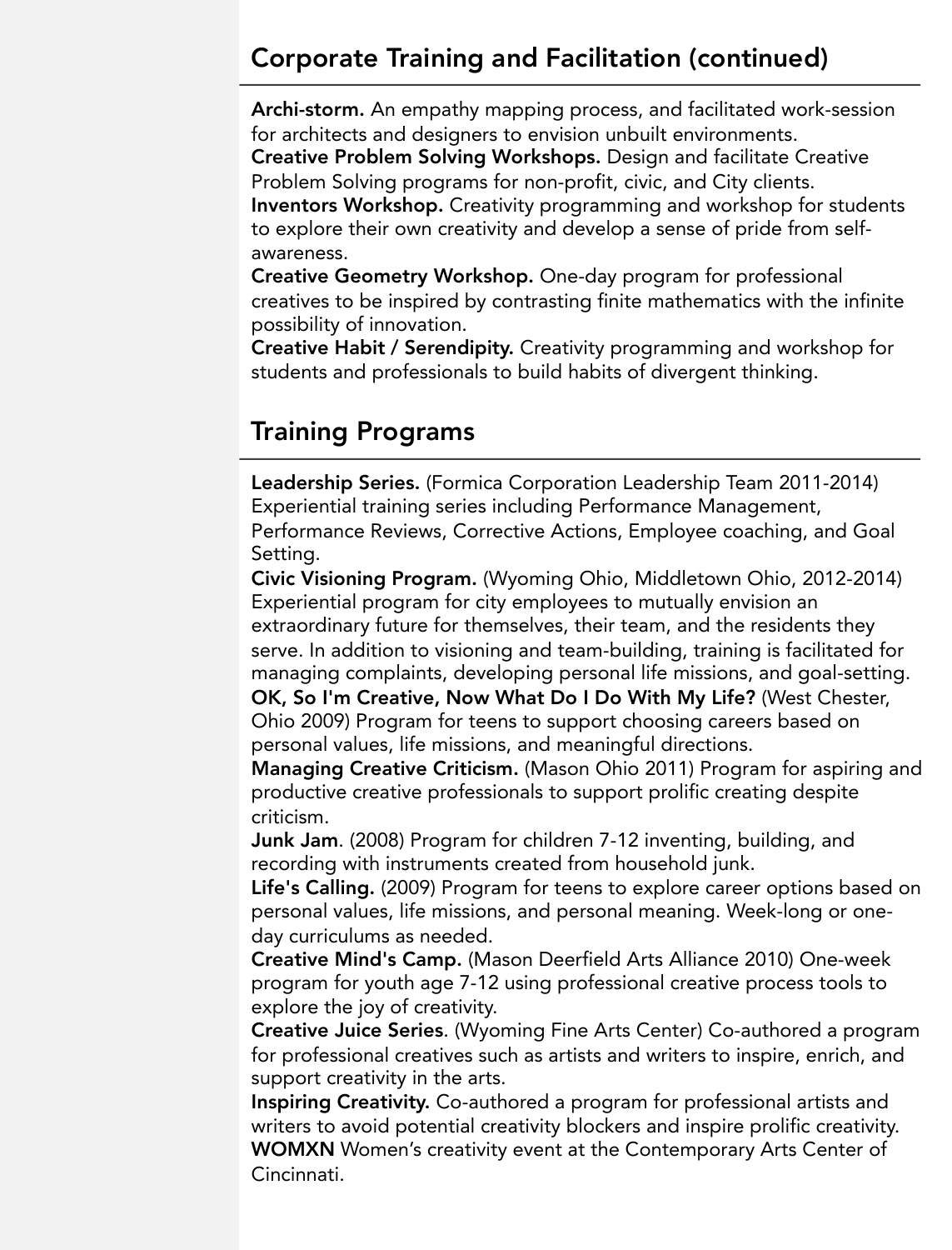#### Training Programs (continued)

Beginnovation. In-school program for learning professional creativity tools and integrating creativity into all aspects of life.

Civic-Brainstorming. (TransformGov 2012-2013) Experiential program to use creativity to generate civic engagement, citizenship, stewardship, volunteerism, and consensus among community residents. Patents

## Patents

Jogging Infant Stroller (1994) Collapsible Jogging Infant Stroller (1994) Infant Stroller (1995) Collapsible Folding Stroller (1995) Laser Surgical Tool (1993) Six Wheel Stroller (1997) Message Player (2010) Infant Bouncer (provisional 2005) Infant Carrier (provisional 2005) Diapering Pad (provisional 2003) Twisting Sunshade for Infant Stroller (provisional 2002) Color Sensing Apparatus for Visually Impaired People (provisional 2007)

# Product Licenses

Infant Bouncer (2007) Infant Backpack Carrier (2005) Infant Carrier (2002) Grill Cleaning Device (2005) Marshmallow Toasting Apparatus (2005) Grilling Branding Iron (2004) Infant Changing Pad with Entertainment (2001) Infant Diapering Mat (2001) Diaper Bag (2002) Co-Sleeper (2003) Infant Bouncer (2004) Portable Training Potty (2005) Toddler High Chair (2006)

# **Publications**

Eyman, D.W. (2015). Are the other benefits of group creativity just as important as good ideas? In Culpepper, M. & Burnett, C. (Eds.), *Big questions in creativity 2015*. (pp. 65-77). Buffalo, NY: ICSC Press.

Eyman, D.W. (2017). Reprint: Are the other benefits of group creativity just as important as good ideas? In Culpepper, M. & Burnett, C. (Eds.), The *Best of Big questions in creativity 2015*. (pp. 65-77). Buffalo, NY: ICSC Press.

Eyman, D. W., (2016, February 26). A creative solution for a wicked problem. Published online and biannual newsletter: www.transformgov.com